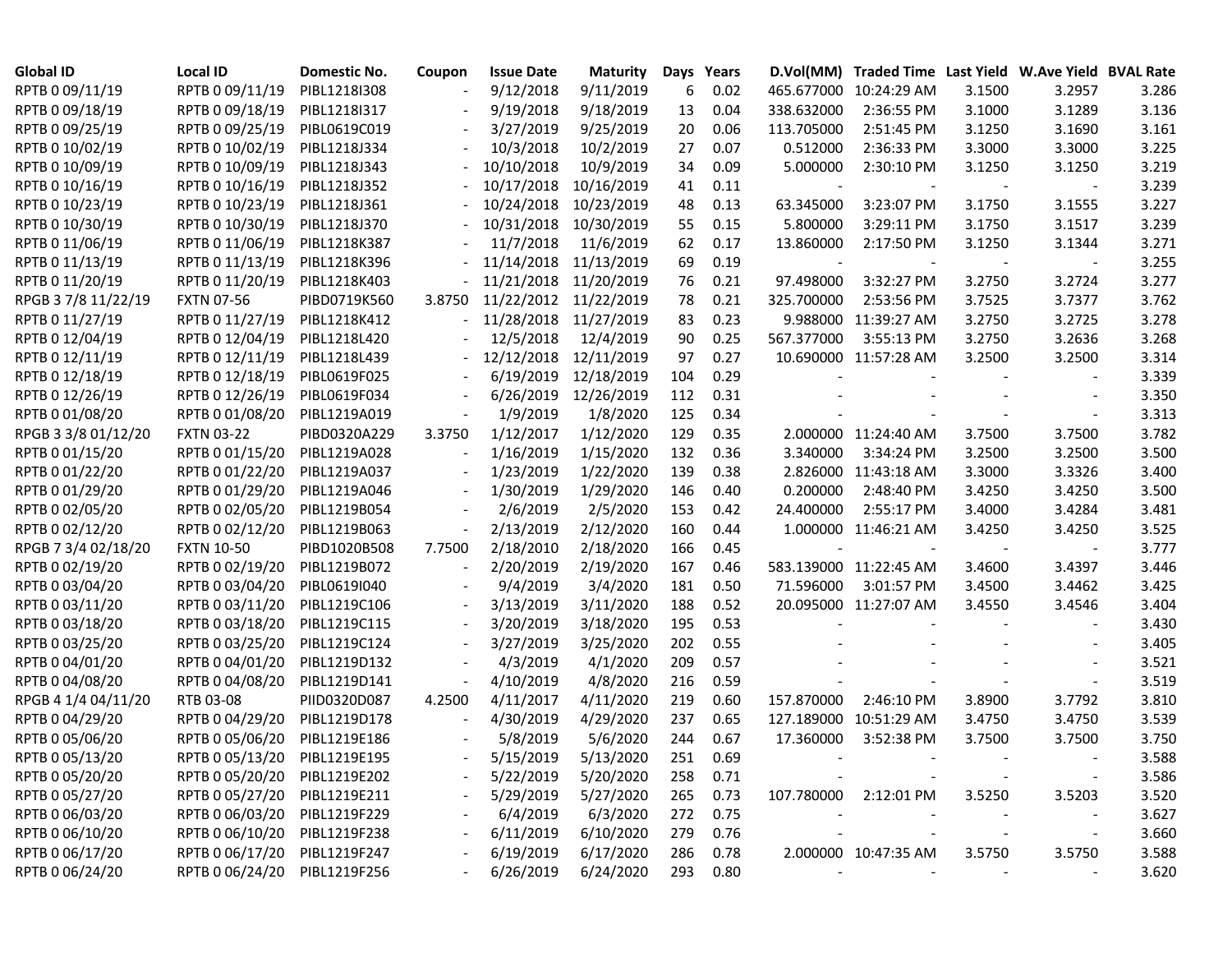| RPTB 0 07/08/20      | RPTB 0 07/08/20   | PIBL1219G264 |         | 7/10/2019  | 7/8/2020         | 307 | 0.84 | 2.000000       | 9:56:17 AM             | 3.5650 | 3.5650                   | 3.640 |
|----------------------|-------------------|--------------|---------|------------|------------------|-----|------|----------------|------------------------|--------|--------------------------|-------|
| RPTB 0 07/22/20      | RPTB 0 07/22/20   | PIBL1219G273 |         | 7/24/2019  | 7/22/2020        | 321 | 0.88 | 23.599000      | 3:22:29 PM             | 3.6700 | 3.6573                   | 3.683 |
| RPTB 0 08/05/20      | RPTB 0 08/05/20   | PIBL1219H281 |         | 8/7/2019   | 8/5/2020         | 335 | 0.92 | $\blacksquare$ |                        |        |                          | 3.667 |
| RPGB 7 1/4 08/19/20  | RTB 10-01         | PIID1020H015 | 7.2500  | 8/19/2010  | 8/19/2020        | 349 | 0.96 |                | 100.000000 10:43:14 AM | 3.8000 | 3.8000                   | 3.796 |
| RPTB 0 08/19/20      | RPTB 0 08/19/20   | PIBL1219H290 |         | 8/20/2019  | 8/19/2020        | 349 | 0.96 | 20.695000      | 2:35:19 PM             | 3.6500 | 3.6270                   | 3.661 |
| RPGB 3 3/8 08/20/20  | <b>FXTN 05-73</b> | PIBD0520H735 | 3.3750  | 8/20/2015  | 8/20/2020        | 350 | 0.96 | 112.700000     | 3:43:34 PM             | 3.8400 | 3.8201                   | 3.808 |
| RPTB 0 09/02/20      | RPTB 0 09/02/20   | PIBL1219I306 |         | 9/4/2019   | 9/2/2020         | 363 | 0.99 | 50.977000      | 3:30:43 PM             | 3.6000 | 3.6436                   | 3.660 |
| RPGB 6 1/8 09/16/20  | <b>FXTN 10-51</b> | PIBD1020I510 | 6.1250  | 9/16/2010  | 9/16/2020        | 377 | 1.03 |                |                        |        |                          | 3.696 |
| RPGB 5 7/8 12/16/20  | <b>FXTN 10-52</b> | PIBD1020L525 | 5.8750  | 12/16/2010 | 12/16/2020       | 468 | 1.28 | 108.000000     | 2:46:25 PM             | 3.8750 | 3.8519                   | 3.850 |
| RPGB 4 1/4 01/25/21  | <b>FXTN 03-23</b> | PIBD0321A236 | 4.2500  | 1/25/2018  | 1/25/2021        | 508 | 1.39 |                | 103.250000 11:38:38 AM | 3.8500 | 3.8791                   | 3.887 |
| RPGB 7 3/8 03/03/21  | RTB 10-02         | PIID1021C027 | 7.3750  | 3/3/2011   | 3/3/2021         | 545 | 1.49 | 44.000000      | 3:13:43 PM             | 3.8375 | 3.8034                   | 3.856 |
| RPGB 3 1/2 03/20/21  | <b>FXTN 07-57</b> | PIBD0721C574 | 3.5000  | 3/20/2014  | 3/20/2021        | 562 | 1.54 |                | 30.000000 11:15:24 AM  | 3.8500 | 3.8500                   | 3.864 |
| RPGB 6 1/2 04/28/21  | <b>FXTN 10-53</b> | PIBD1021D531 | 6.5000  | 4/28/2011  | 4/28/2021        | 601 | 1.65 |                |                        |        | $\blacksquare$           | 3.831 |
| RPGB 4 7/8 06/13/21  | RTB 03-09         | PIID0321F092 | 4.8750  | 6/13/2018  | 6/13/2021        | 647 | 1.77 | 33.100000      | 3:27:03 PM             | 3.9000 | 3.8651                   | 3.961 |
| RPGB 5 3/4 10/20/21  | RTB 10-03         | PIID1021J039 | 5.7500  | 10/20/2011 | 10/20/2021       | 776 | 2.13 |                | 100.000000 11:02:44 AM | 3.9000 | 3.9000                   | 3.902 |
| RPGB 5 3/4 11/24/21  | <b>FXTN 10-55</b> | PIBD1021K551 | 5.7500  | 11/24/2011 | 11/24/2021       | 811 | 2.22 | 2.200000       | 3:14:24 PM             | 3.9250 | 3.9273                   | 3.925 |
| RPGB 63/8 01/19/22   | <b>FXTN 10-54</b> | PIBD1022G545 | 6.3750  | 7/19/2011  | 1/19/2022        | 867 | 2.37 | 10.700000      | 3:53:59 PM             | 3.9500 | 3.9489                   | 3.882 |
| RPGB 4 01/26/22      | <b>FXTN 05-74</b> | PIBD0522A747 | 4.0000  | 1/26/2017  | 1/26/2022        | 874 | 2.39 |                |                        |        |                          | 3.876 |
| RPGB 15 03/14/22     | <b>FXTN 20-02</b> | PIBD2022C021 | 15.0000 | 3/14/2002  | 3/14/2022        | 921 | 2.52 |                |                        |        | $\overline{\phantom{a}}$ | 3.967 |
| RPGB 4 3/4 07/04/22  | <b>FXTN 03-24</b> | PIBD0322G247 | 4.7500  | 7/4/2019   | 7/4/2022 1,033   |     | 2.83 | 204.450000     | 2:23:42 PM             | 3.9600 | 3.9661                   | 3.982 |
| RPGB 4 7/8 08/02/22  | <b>FXTN 10-56</b> | PIBD1022H562 | 4.8750  | 8/2/2012   | 8/2/2022 1,062   |     | 2.91 |                |                        |        |                          | 4.007 |
| RPGB 4 3/4 09/13/22  | <b>FXTN 10-57</b> | PIBD1022I570 | 4.7500  | 9/13/2012  | 9/13/2022 1,104  |     | 3.02 |                |                        |        |                          | 3.999 |
| RPGB 12 3/4 10/17/22 | <b>FXTN 20-03</b> | PIBD2022J033 | 12.7500 | 10/17/2002 | 10/17/2022 1,138 |     | 3.12 |                |                        |        |                          | 4.029 |
| RPGB 4 5/8 12/04/22  | RTB 05-11         | PIID0522L114 | 4.6250  | 12/4/2017  | 12/4/2022 1,186  |     | 3.25 | 339.940000     | 3:47:47 PM             | 4.0000 | 4.0233                   | 4.024 |
| RPGB 4 12/06/22      | <b>FXTN 10-58</b> | PIBD1022L585 | 4.0000  | 12/6/2012  | 12/6/2022 1,188  |     | 3.25 |                | 1.000000 11:32:51 AM   | 4.1050 | 4.1050                   | 4.005 |
| RPGB 13 02/20/23     | <b>FXTN 20-04</b> | PIBD2023B048 | 13.0000 | 2/20/2003  | 2/20/2023 1,264  |     | 3.46 | $\blacksquare$ |                        |        | $\overline{\phantom{a}}$ | 4.066 |
| RPGB 5 1/2 03/08/23  | <b>FXTN 05-75</b> | PIBD0523C752 | 5.5000  | 3/8/2018   | 3/8/2023 1,280   |     | 3.50 | 50.500000      | 3:11:52 PM             | 3.9000 | 3.9703                   | 4.007 |
| RPGB 3 1/2 04/21/23  | <b>FXTN 07-58</b> | PIBD0723D588 | 3.5000  | 4/21/2016  | 4/21/2023 1,324  |     | 3.63 | 4.200000       | 9:55:11 AM             | 4.1100 | 4.1100                   | 4.081 |
| RPGB 11 7/8 05/29/23 | <b>FXTN 20-05</b> | PIBD2023E054 | 11.8750 | 5/29/2003  | 5/29/2023 1,362  |     | 3.73 |                |                        |        |                          | 4.245 |
| RPGB 3 1/4 08/15/23  | RTB 10-04         | PIID1023H046 | 3.2500  | 8/15/2013  | 8/15/2023 1,440  |     | 3.94 | 1.200000       | 2:01:21 PM             | 4.3000 | 4.2583                   | 4.234 |
| RPGB 11 3/8 10/23/23 | <b>FXTN 20-06</b> | PIBD2023J068 | 11.3750 | 10/23/2003 | 10/23/2023 1,509 |     | 4.13 |                |                        |        |                          | 4.137 |
| RPGB 6 1/4 03/12/24  | RTB 05-12         | PIID0524C129 | 6.2500  | 3/12/2019  | 3/12/2024 1,650  |     | 4.52 | 4,690.400000   | 3:42:31 PM             | 4.1650 | 4.1562                   | 4.161 |
| RPGB 4 1/2 04/20/24  | <b>FXTN 07-59</b> | PIBD0724D595 | 4.5000  | 4/20/2017  | 4/20/2024 1,689  |     | 4.62 |                |                        |        |                          | 4.184 |
| RPGB 12 3/8 06/03/24 | <b>FXTN 20-07</b> | PIBD2024F075 | 12.3750 | 6/3/2004   | 6/3/2024 1,733   |     | 4.75 |                |                        |        |                          | 4.203 |
| RPGB 12 7/8 08/05/24 | <b>FXTN 20-08</b> | PIBD2024H086 | 12.8750 | 8/5/2004   | 8/5/2024 1,796   |     | 4.92 |                |                        |        |                          | 4.219 |
| RPGB 4 1/8 08/20/24  | <b>FXTN 10-59</b> | PIBD1024H595 | 4.1250  | 8/20/2014  | 8/20/2024 1,811  |     | 4.96 | 0.100000       | 9:51:18 AM             | 4.2000 | 4.2000                   | 4.237 |
| RPGB 13 3/4 11/11/24 | <b>FXTN 20-09</b> | PIBD2024K091 | 13.7500 | 11/11/2004 | 11/11/2024 1,894 |     | 5.19 |                |                        |        |                          | 4.245 |
| RPGB 5 3/4 04/12/25  | <b>FXTN 07-61</b> | PIBD0725D618 | 5.7500  | 4/12/2018  | 4/12/2025 2,046  |     | 5.60 |                | 660.000000 3:10:10 PM  | 4.3100 | 4.3047                   | 4.314 |
| RPGB 12 1/8 04/14/25 | <b>FXTN 20-10</b> | PIBD2025D103 | 12.1250 | 4/14/2005  | 4/14/2025 2,048  |     | 5.61 |                |                        |        |                          | 4.283 |
| RPGB 3 5/8 09/09/25  | <b>FXTN 10-60</b> | PIBD10251608 | 3.6250  | 9/9/2015   | 9/9/2025 2,196   |     | 6.01 |                | 10.600000 10:33:31 AM  | 4.3800 | 4.3800                   | 4.349 |
| RPGB 12 1/8 10/20/25 | <b>FXTN 20-11</b> | PIBD2025J116 | 12.1250 | 10/20/2005 | 10/20/2025 2,237 |     | 6.13 |                |                        |        |                          | 4.328 |
| RPGB 18 1/4 11/29/25 | <b>FXTN 25-01</b> | PIBD2525K015 | 18.2500 | 11/29/2000 | 11/29/2025 2,277 |     | 6.23 |                |                        |        |                          | 4.336 |
| RPGB 10 1/4 01/19/26 | <b>FXTN 20-12</b> | PIBD2026A122 | 10.2500 | 1/19/2006  | 1/19/2026 2,328  |     | 6.37 |                |                        |        |                          | 4.346 |